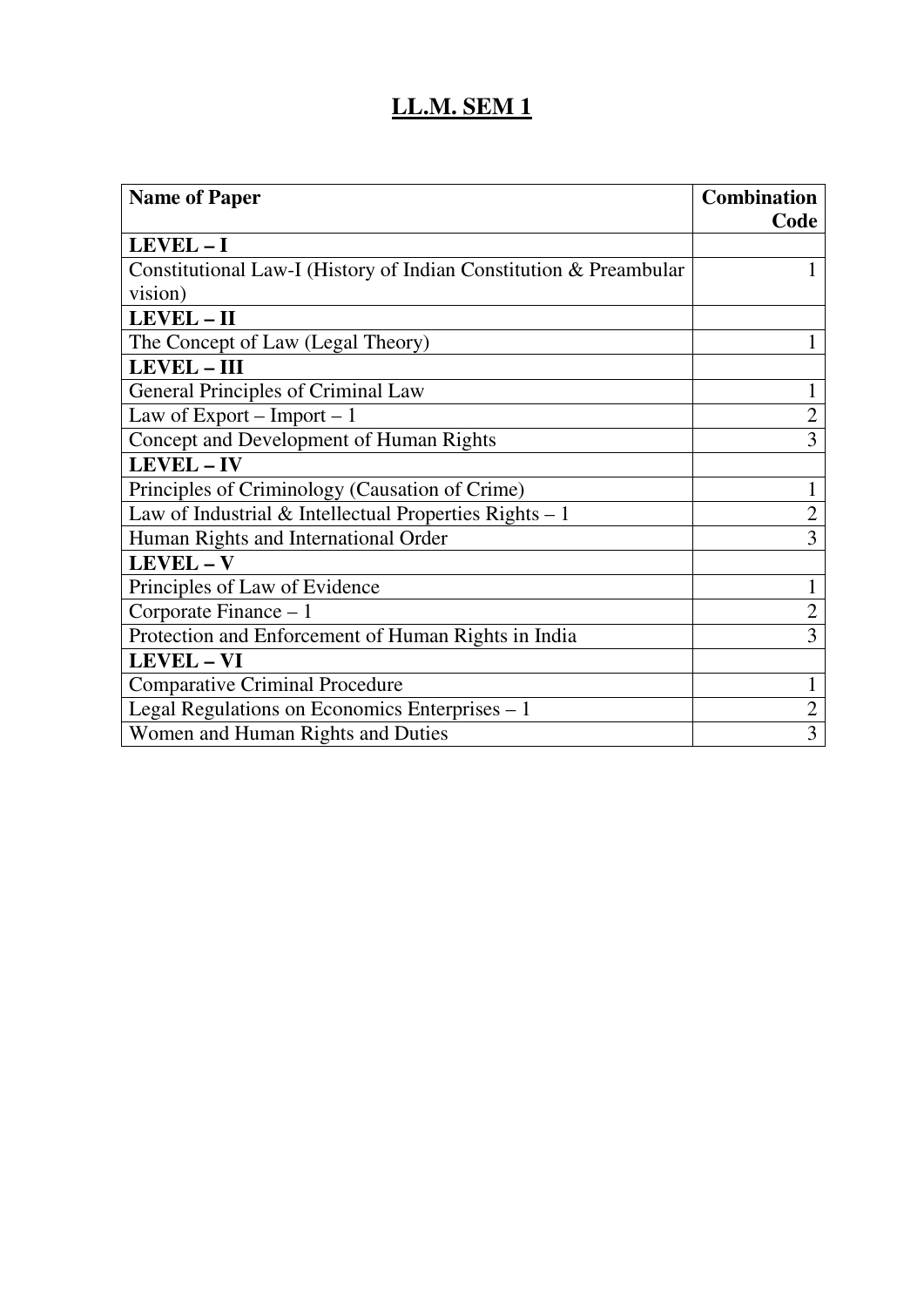| <b>Name of Paper</b>                                     | <b>Combination</b> |
|----------------------------------------------------------|--------------------|
|                                                          | Code               |
| LEVEL-I                                                  |                    |
| Constitutional Law-II (Comparative Constitutionalism &   |                    |
| Federalism)                                              |                    |
| LEVEL-II                                                 |                    |
| <b>Legal Education and Research Methodology</b>          |                    |
| <b>LEVEL-III</b>                                         |                    |
| <b>International Criminal Law</b>                        |                    |
| Law of Export – Import – 2                               | $\overline{2}$     |
| Minorities and Human Rights                              | 3                  |
| LEVEL - IV                                               |                    |
| <b>Forensic Science</b>                                  |                    |
| Law of Industrial $&$ Intellectual Properties Rights – 2 | $\overline{2}$     |
| Children and Human Rights and Duties                     | 3                  |
| LEVEL-V                                                  |                    |
| <b>Cyber Laws and Cyber Crimes</b>                       |                    |
| Corporate Finance $-2$                                   |                    |
| International Humanitarian Law and Refugee Law           | $\overline{3}$     |
| <b>LEVEL - VI</b>                                        |                    |
| Drug Addiction, Human Rights and Criminal Justice System | 1                  |
| Legal Regulations on Economics Enterprises $-2$          | $\overline{2}$     |
| Science & Technology and Human Rights and Duties         | 3                  |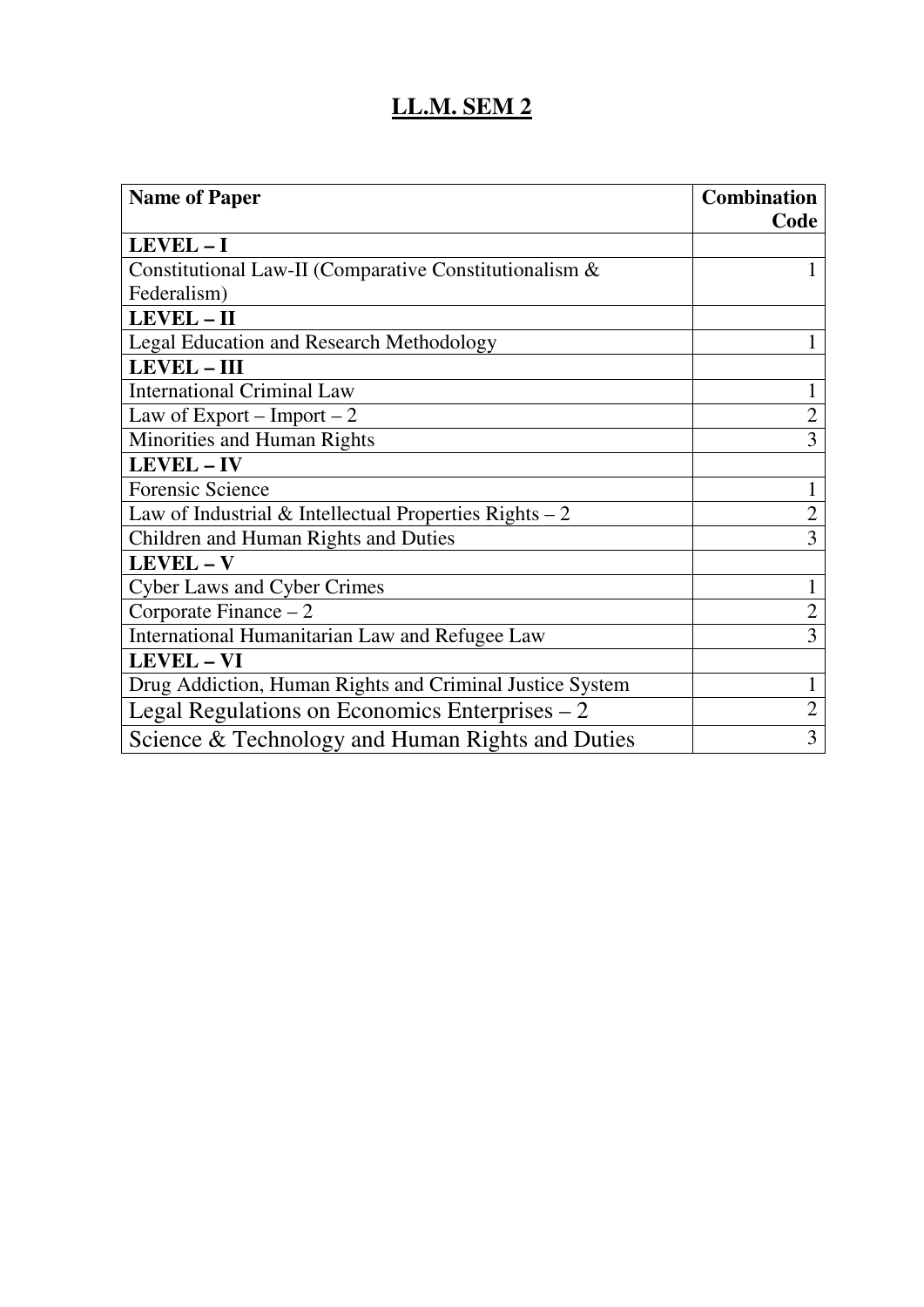| <b>Name of Paper</b>                                          | <b>Combination</b> |
|---------------------------------------------------------------|--------------------|
|                                                               | Code               |
| LEVEL-I                                                       |                    |
| Law & Social Transformation in India                          |                    |
| LEVEL - II                                                    |                    |
| <b>Judicial Process</b>                                       |                    |
| <b>LEVEL-III</b>                                              |                    |
| Penology and Victimology                                      |                    |
| Law of Insurance $-1$                                         | $\overline{2}$     |
| Human Rights and Criminal Justice System                      | $\overline{3}$     |
| <b>LEVEL-IV</b>                                               |                    |
| Collective Violence and Criminal Justice System               | 1                  |
| Law of Insurance $-2$                                         | $\overline{2}$     |
| Disadvantaged Groups and Human Rights                         | 3                  |
| LEVEL-V                                                       |                    |
| <b>Privileged Class Deviance</b>                              | 1                  |
| Banking Law $-1$                                              | $\overline{2}$     |
| Environmental Law, Policy, Human Rights and Duties            | 3                  |
| <b>LEVEL - VI</b>                                             |                    |
| Juvenile Delinquency and Juvenile Justice                     | 1                  |
| Banking Law $-2$                                              | $\overline{2}$     |
| Human Rights and Issues of Poverty, Accountability Governance | 3                  |
| and Development                                               |                    |